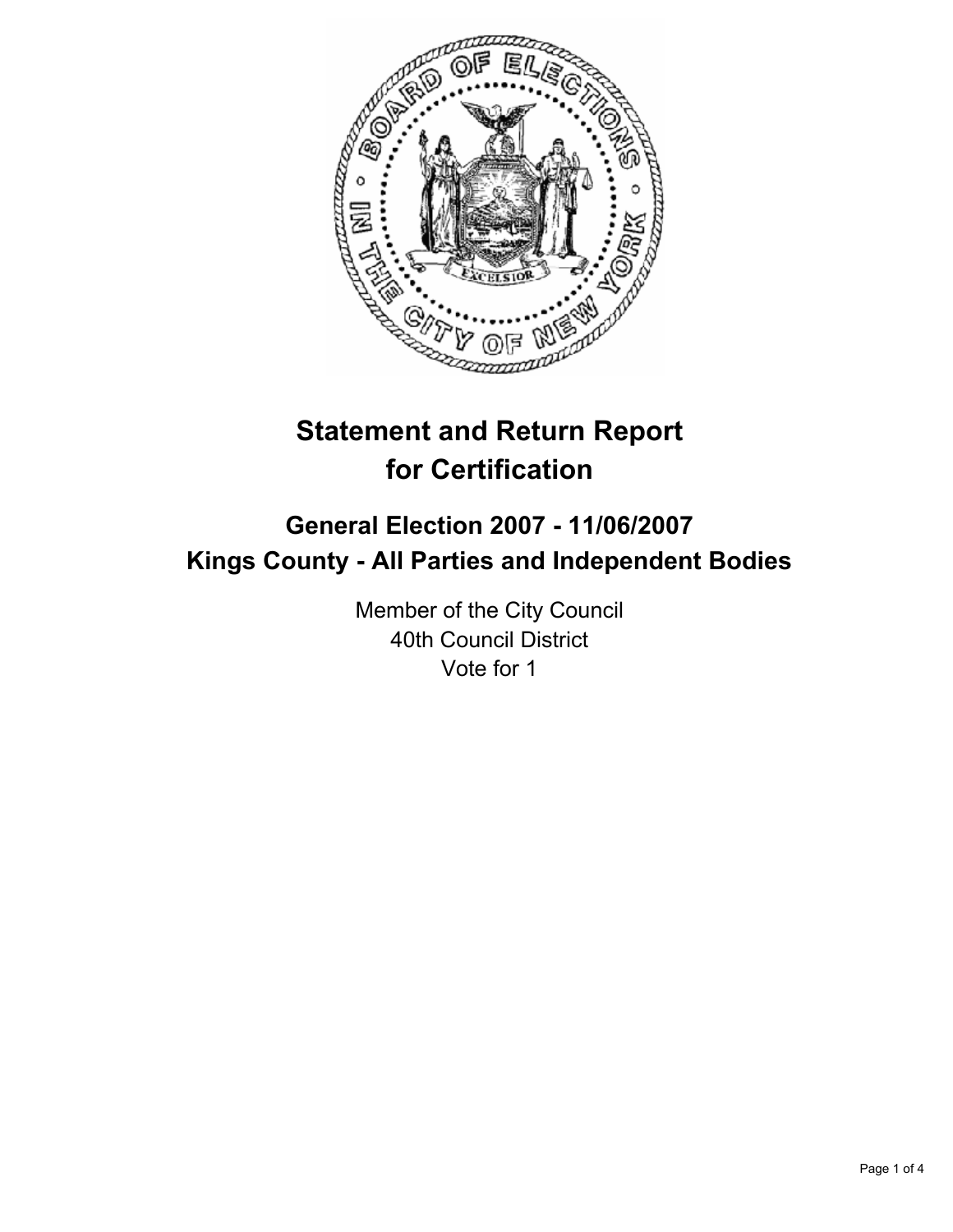

# **Assembly District 42**

| PUBLIC COUNTER              | 2,069 |
|-----------------------------|-------|
| <b>EMERGENCY</b>            | 0     |
| ABSENTEE/MILITARY           | 91    |
| AFFIDAVIT                   | 32    |
| <b>Total Ballots</b>        | 2,192 |
| MATHIEU EUGENE (DEMOCRATIC) | 1,668 |
| CLARENCE JOHN (REPUBLICAN)  | 128   |
| <b>Total Votes</b>          | 1,796 |
| Unrecorded                  | 396   |

# **Assembly District 43**

| PUBLIC COUNTER              | 1,832 |
|-----------------------------|-------|
| <b>EMERGENCY</b>            |       |
| ABSENTEE/MILITARY           | 89    |
| AFFIDAVIT                   | 22    |
| <b>Total Ballots</b>        | 1,944 |
| MATHIEU EUGENE (DEMOCRATIC) | 1,380 |
| CLARENCE JOHN (REPUBLICAN)  | 148   |
| <b>Total Votes</b>          | 1,528 |
| Unrecorded                  | 416   |

### **Assembly District 44**

| PUBLIC COUNTER                 | 644 |
|--------------------------------|-----|
| <b>EMERGENCY</b>               | 0   |
| ABSENTEE/MILITARY              | 23  |
| <b>AFFIDAVIT</b>               | 3   |
| <b>Total Ballots</b>           | 670 |
| MATHIEU EUGENE (DEMOCRATIC)    | 426 |
| CLARENCE JOHN (REPUBLICAN)     | 106 |
| <b>JULIA BUTLER (WRITE-IN)</b> | 2   |
| <b>Total Votes</b>             | 534 |
| Unrecorded                     | 136 |

# **Assembly District 57**

| PUBLIC COUNTER              | 254 |
|-----------------------------|-----|
| <b>EMERGENCY</b>            |     |
| ABSENTEE/MILITARY           | 8   |
| AFFIDAVIT                   |     |
| <b>Total Ballots</b>        | 262 |
| MATHIEU EUGENE (DEMOCRATIC) | 183 |
| CLARENCE JOHN (REPUBLICAN)  | 13  |
| <b>Total Votes</b>          | 196 |
| Unrecorded                  | 66  |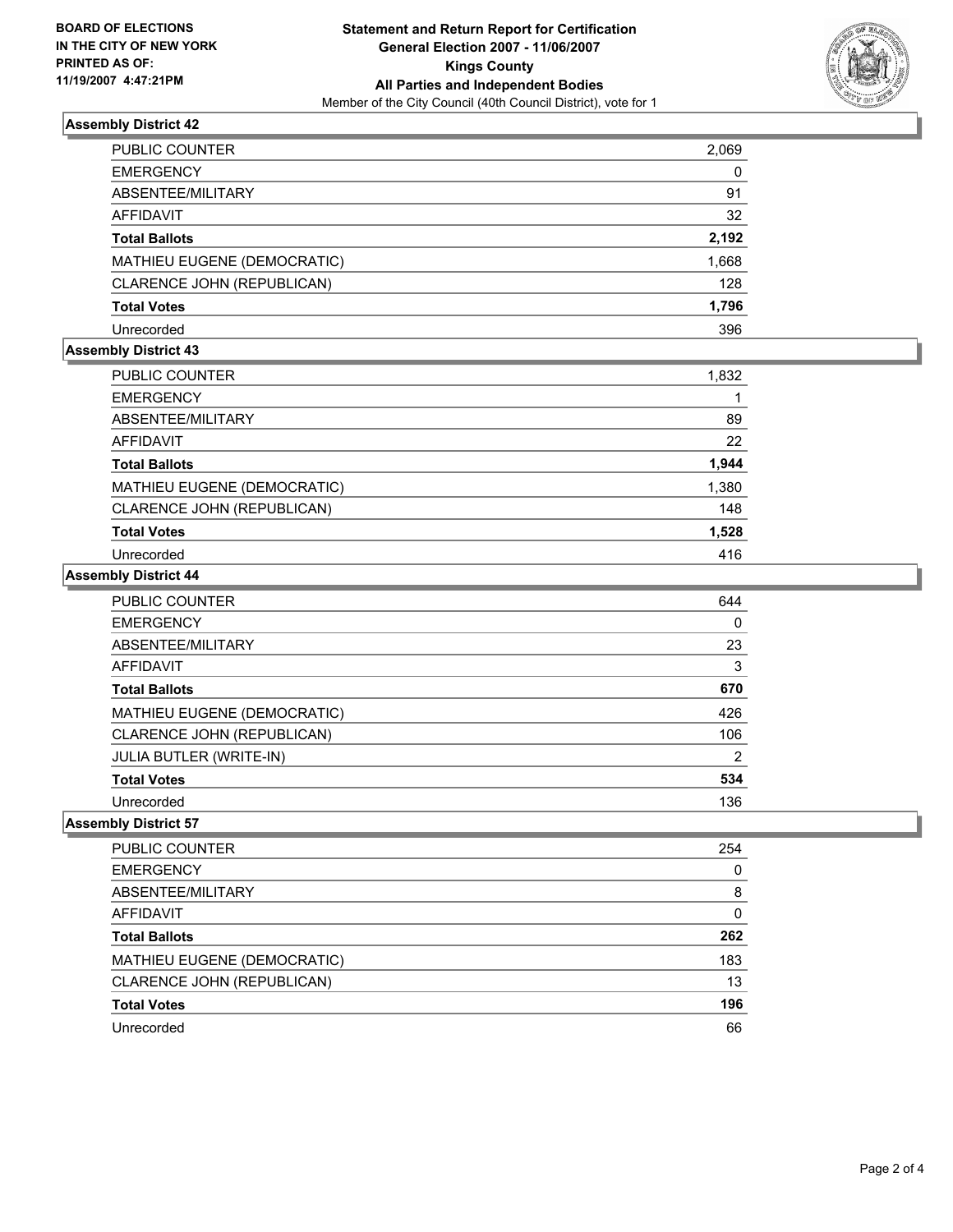

# **Assembly District 58**

| PUBLIC COUNTER              | 23 |
|-----------------------------|----|
| <b>EMERGENCY</b>            |    |
| ABSENTEE/MILITARY           |    |
| <b>AFFIDAVIT</b>            |    |
| <b>Total Ballots</b>        | 23 |
| MATHIEU EUGENE (DEMOCRATIC) | 17 |
| CLARENCE JOHN (REPUBLICAN)  |    |
| <b>Total Votes</b>          | 17 |
| Unrecorded                  | 6  |